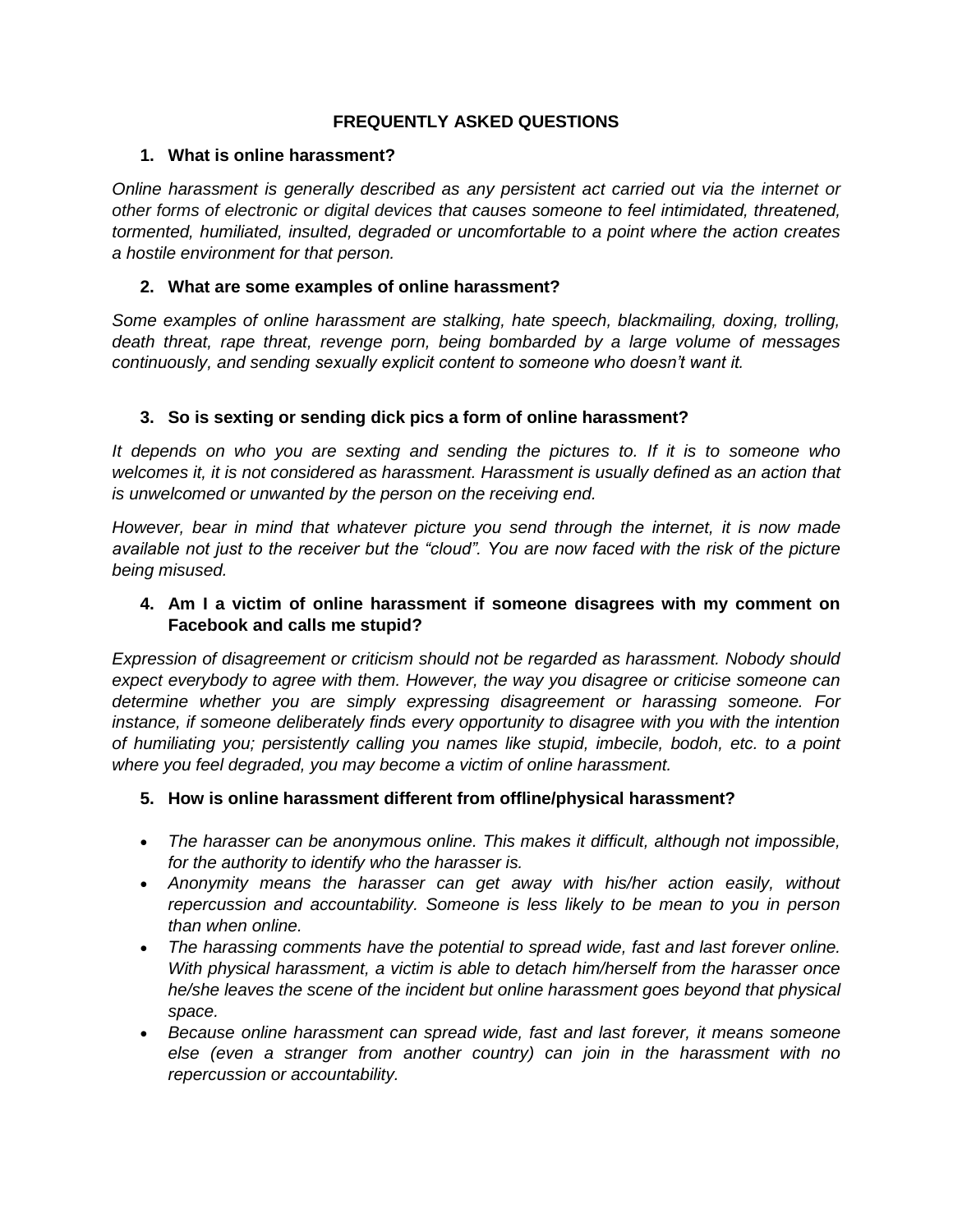## **6. Is there a difference between online harassment and online bullying?**

*Online bullying is a form of online harassment. Some international sources have defined online bullying as harassment conducted by children and targeted at children. So, there is generally no difference except the age of the perpetrator and victim.* 

## **7. What is cybercrime then?**

*Cybercrime is any criminal activity that takes place on the internet. For example, hacking, phishing, illegal gambling, online sale of illegal substance, child pornography, online sexual grooming, internet scamming, stalking, death threats, etc. So, online harassment is a type of cybercrime but not all cybercrime is online harassment.* 

## **8. What are the laws that regulate online harassment in Malaysia?**

*There are currently two major laws that specifically regulate online behaviour.* 

*Section 3, 4 and 5 of the Computer Crimes Act (CCA) 1997 regulates illegal access to computer materials. So if someone tweet-jacks you to post all sorts of humiliating things about you, you can seek redress under this act.* 

*Section 223 of the Communications and Multimedia Act (CMA) 1998 makes it illegal for anyone to post comment, request, suggestion or any other communication which sounds obscene, indecent, false, menacing, or offensive in character with intent to annoy, abuse, threaten or harass another person.*

*Other laws such as Section 506, 507 and 509 of the Penal Code address criminal intimidation and sexual harassment. They can potentially be used to regulate online harassment, particularly if someone has been threatened with violence or sexually harassed.* 

#### **9. What about international law on online harassment?**

Currently, the general consensus at the international level is that whatever regulates offline behaviour should apply to online behaviour as well.

# **10. Is online harassment a concern in Malaysia?**

*Online harassment is increasingly becoming a concern in Malaysia as various studies show. For example, in 2015, CyberSAFE (an initiative by the Ministry of Science, Technology and Innovation (MOSTI), Ministry of Education, Malaysian Commission on Multimedia and Communications (MCMC), and DiGI) reported that 83 percent of 18,000 students surveyed are susceptible to online danger.*

*A survey conducted by PeopleACT in 2016 reveals more than 50 percent of the 522 respondents said they have experienced some form of online harassment at least once in their life while 41 percent claimed they have felt fearful, threatened or uneasy because of the comments they received online.*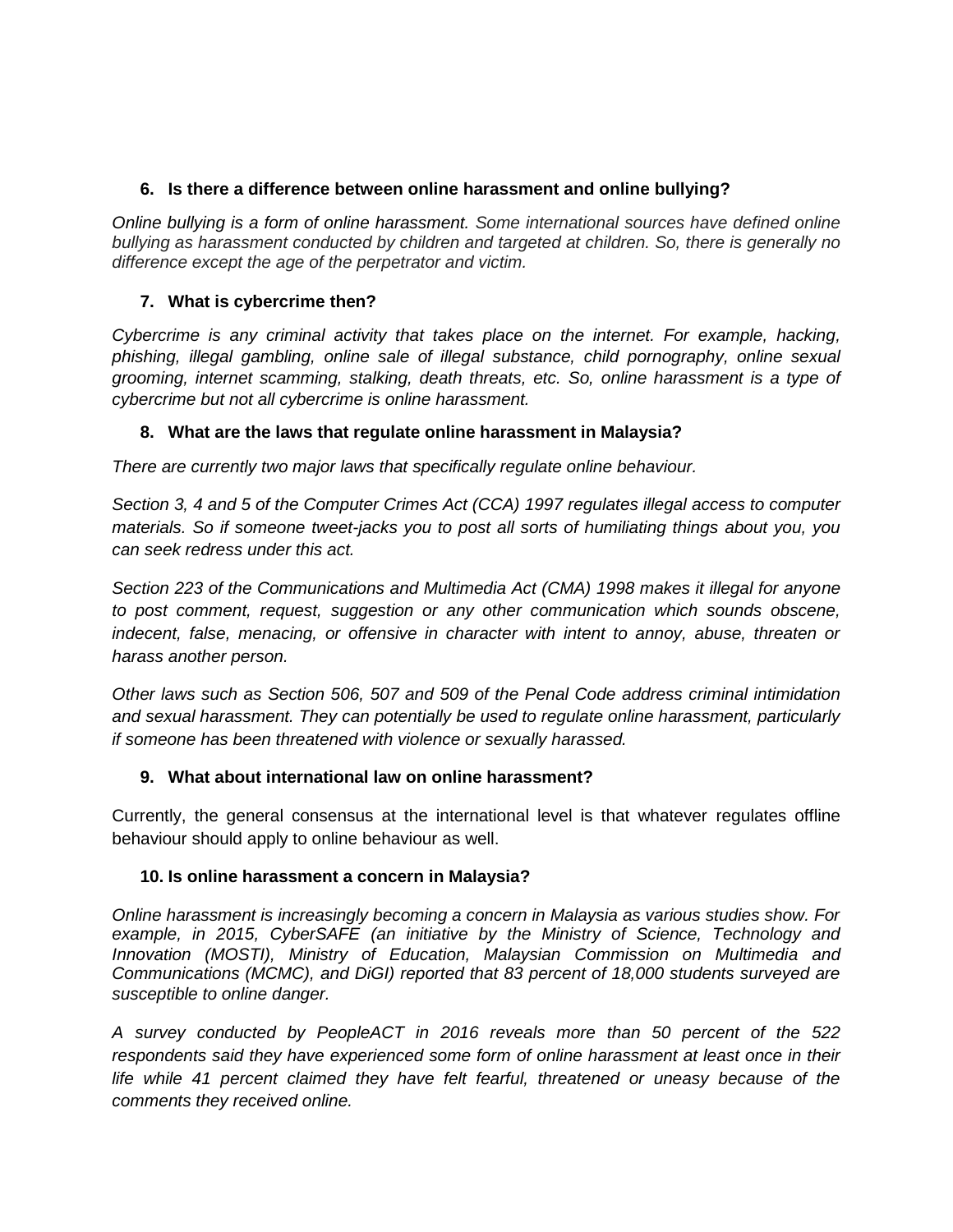*There is also a rise in reported incidents of online harassment in the media.* 

### **11. How does online harassment affect me?**

*Anyone who is an internet user can be affected by online harassment. A study conducted by PeopleACT shows that the longer a respondent spends on the internet, the more exposed he/she is to online harassment. The study also indicates that those who express unconventional political or religious views, feminists and LGBTQIs are vulnerable to online harassment.* 

*Online harassment can cause serious mental harm, sometimes resulting in suicidal attempts. It can affect one's self-esteem, personal relationship with loved ones and freedom of expression.* 

*Online harassment such as hate speech can foster and reinforce intolerance of minority or marginalised groups, shutting down alternative or progressive voices which leads to discrimination, extremism and gender-based violence. Shutting down of alternative views will indirectly restrict one's access to information because the information derived from these views are being silenced.* 

## **12. What should I do if I am (or suspect) being harassed online?**

- *If you know the harasser, make it clear that you do not want him/her to contact you again, preferably in writing so that you can record it.*
- *If you do not know the harasser, block or filter his/her messages. DO NOT reply to unsolicited, harassing or offensive e-mail if the harasser is not known to you. By responding, you confirm that your e-mail address is valid and active.*
- *DO NOT open attachments from unknown sources as they may contain viruses.*
- *Keep a log of any harassing activity.*
- *Save all offending communications for evidence, both electronically and in hard copy (print) and record the date when they are sent to you. DO NOT edit or alter them in any way.*
- *Report the harassment to someone you trust such as your parent, teacher, counsellor, supervisor and if appropriate, a NGO that deals with online harassment such as PeopleACT or the police. You do not have to face this on your own.*
- *Using your name as keywords, conduct a Web search to find out if there is any information about you that is made available on the Web without your consent. Save them both electronically and in hard copy with the date of publication. This way, you can be aware of what information about you is out there.*
- *If the harasser is known to you and harassment continues after you have asked the person to stop, contact the harasser's Internet Service Provider (ISP).*
	- o *Most ISP's have clear policies prohibiting the use of their services to abuse another person.*
	- o *Often, an ISP can stop the conduct by direct contact with the harasser or by closing his or her account.*
	- o *The ISP domain name is identified by the information after the @ (e.g. name @ home.com). Most ISPs have an e-mail address such as postmaster @ domain name that can be used for complaints.*

#### **13. How should I respond to harassing comments/emails?**

 *DO NOT reply because that is usually what the harasser wants – to get your attention and to provoke you. But if you feel compelled to reply, DO NOT reply when you are*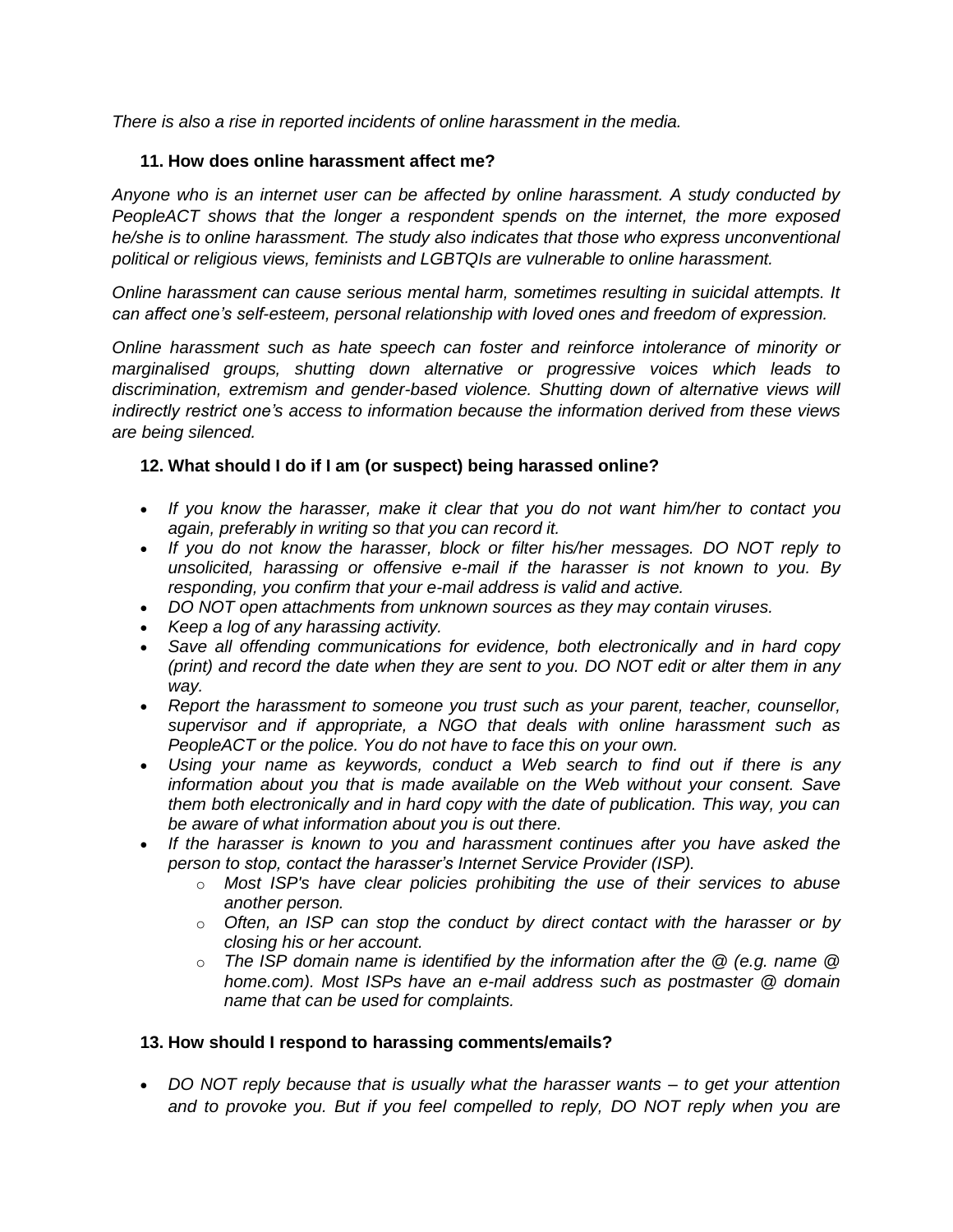angry or upset. Wait until you are composed; you do not want to be perceived as a *harasser also.*

- *DO NOT rush in to a confrontation. You can risk starting a "flame war" which can rapidly escalate.*
- *DO NOT engage in any question and answer scenarios that make you feel uncomfortable.*

#### **14. What are some of the tips to prevent online harassment?**

*Every situation is different but in general, here are some DOs and DON'Ts you can adopt to prevent online harassment:*

#### *DOs:*

- *Make your e-mail password at least seven (7) characters long and ensure that it is a combination of letters and numbers. The best passwords don't spell anything and don't follow a logical pattern.*
- *Change your password frequently.*
- *Review your e-mail signature (the block of text that gets added automatically to the end of an outgoing message). It should provide enough information about you so that you can be identified, but not so much that you are providing your e-mail recipients with personal information.*
- *Limit the information you share in your "out of office" message to the dates of your absence and who to contact. Don't broadcast that you are on vacation or on work-related travel.*
- Ask before taking a photo of someone and check with them whether it is okay to share *before sending it to anyone else or posting it on social media. Once a picture is shared, it is exposed to the risk of being circulated without your knowledge.*
- *Use encryption (e.g. PGP (Pretty Good Privacy)) for person-to-person e-mail to prevent someone from impersonating you or reading your e-mail.*
- *Watch for "red-flags", for example someone asking where you live or where you work.*
- *Be very cautious about meeting online acquaintances in person. If you choose to meet, do so in a public place and take along a friend or business associate.*
- *Set up two e-mail accounts. One used for business correspondence and one that has another name for personal use, etc. Change or cancel your secondary account if you start receiving too much unwanted mail.*
- *Use an anonymous browser to browse the Web. Web sites collect all sorts of information about visitors (e.g., what Web browser you used, your Internet Service Provider and potentially your e-mail address).*
- *Discuss your safety and privacy with your Internet Service Provider. Seek their help and advice.*
- *Make your Internet Service Provider, discussion groups and chat networks have a Code of Conduct (no harassment permitted) and that the policy is enforced by the administrator of the site.*
- *Discuss Internet privacy and safety with your organisation's Internet technology specialist. Follow any policies or procedures your organisation has in place for Internet communication.*